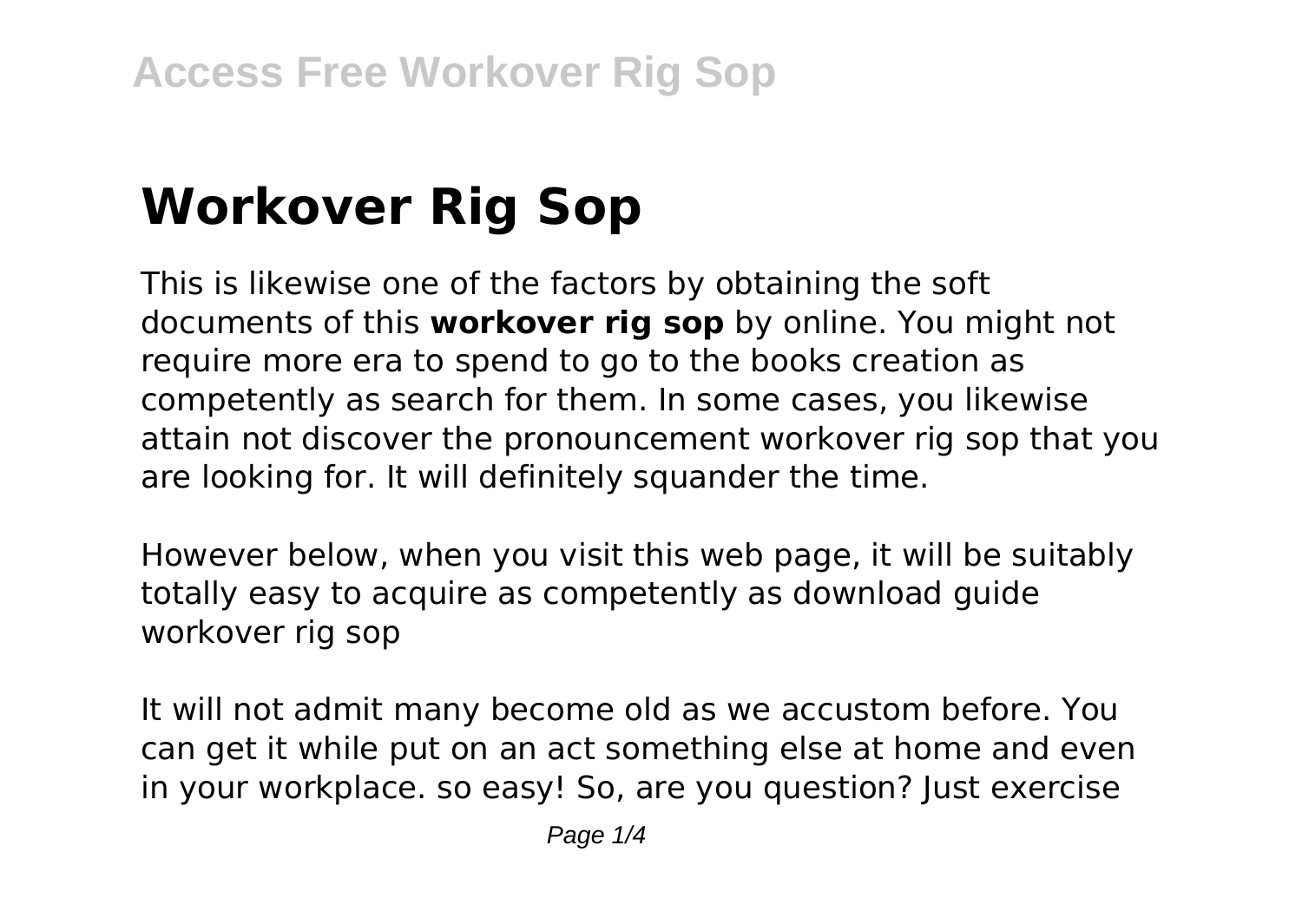just what we allow below as capably as review **workover rig sop** what you considering to read!

eBooks Habit promises to feed your free eBooks addiction with multiple posts every day that summarizes the free kindle books available. The free Kindle book listings include a full description of the book as well as a photo of the cover.

#### **Workover Rig Sop**

The Rig Operator, reporting to the assigned Tool Pusher/Field Supervisor, leads a 4-5 person workover rig crew, and is responsible for performing and safely operating well workover components and services. The primary responsibilities include and is not limited to preparation of crew members, inspection, maintenance, and operations of assigned workover rig, in accordance with company ...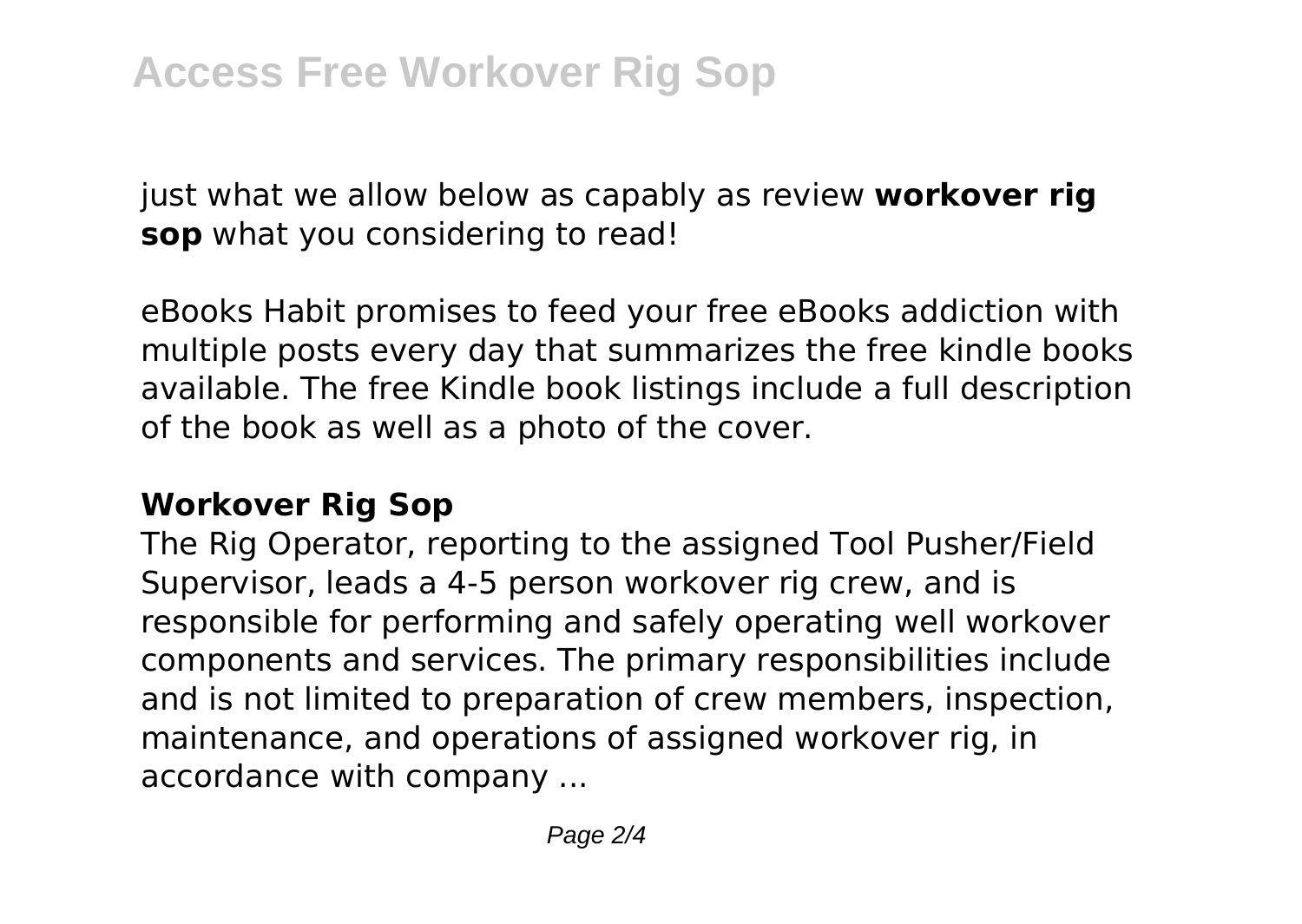#### **Job Postings | Axis Energy Services**

The Gulf of Mexico Region Notice to Lessees (NTL) No. 2014-G03 provides clarification for the availability of well data and information. For more information on the file types available on the Disc Media Store, please click here. Due to the large data set size of the Well Data Query some Query Options must be entered to limit results.

#### **Well Data Query**

(12) Oil and gas well-workover operations, 30 CFR part 250, subpart F. (13) Decommissioning Activities, 30 CFR part 250, subpart Q. (14) Platforms and structures, 30 CFR part 250, subpart I. (15) Pipelines and Pipeline Rights-of-Way, 30 CFR part 250, subpart J and 30 CFR part 550, subpart J. (16) Sulphur operations, 30 CFR part 250, subpart P.

## **eCFR :: 30 CFR Part 250 -- Oil and Gas and Sulphur ...**